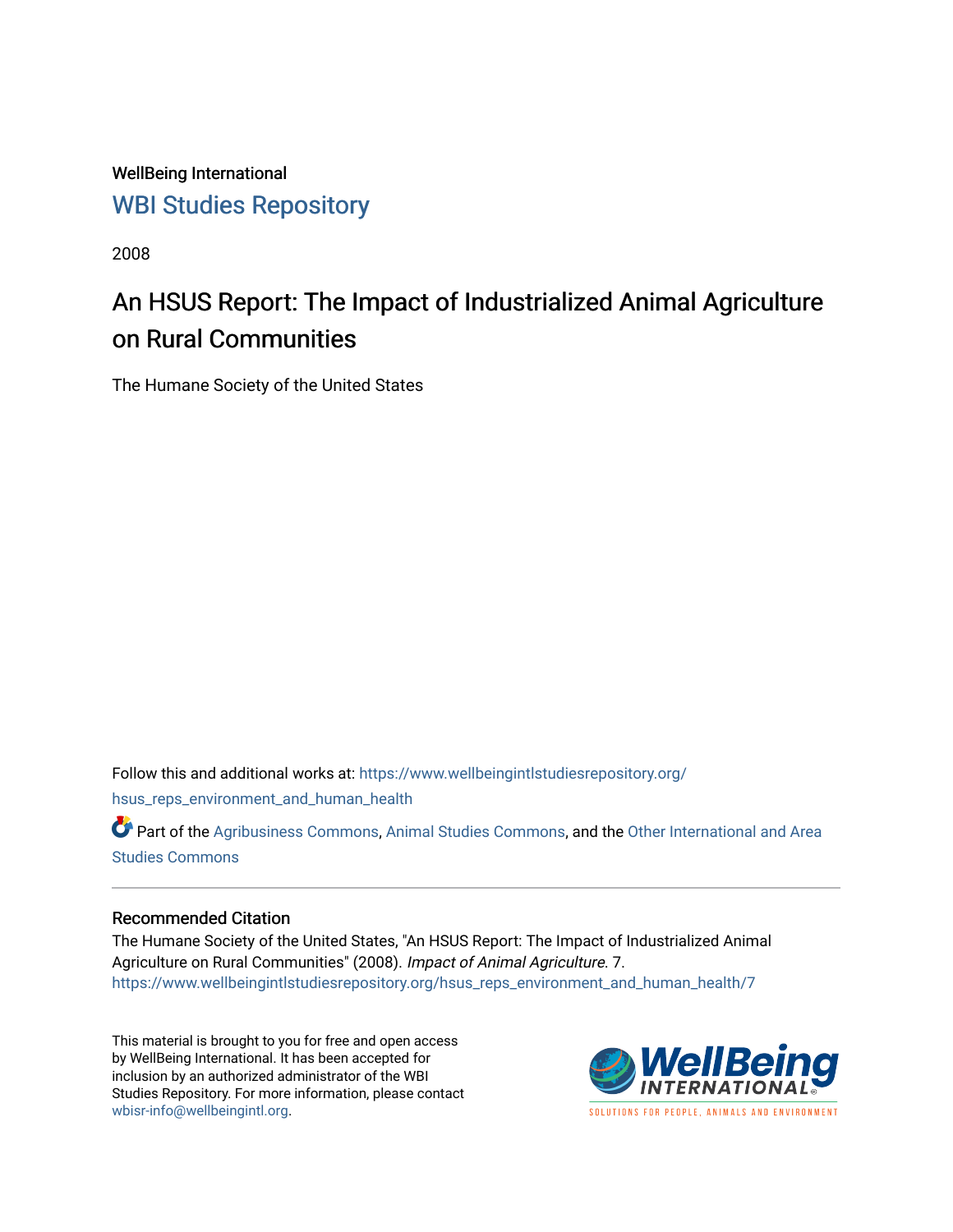

# An HSUS Report: The Impact of Industrialized Animal Agriculture on Rural Communities

#### **Abstract**

Industrialized animal agriculture production practices and systems not only jeopardize the welfare of farm animals and the environment, but also negatively impact public health, independent family farmers, and quality of life in rural communities. The tolls exacted on rural communities necessitate dramatic and immediate changes in animal agriculture.

#### Introduction

Concentrated animal feeding operations (CAFOs), also known as factory farms, tend to cluster in geographic locales where input costs, those expenses for components such as land and labor, are lower, and where their vertically integrated infrastructure is well-developed.<sup>1</sup> Within animal agriculture, vertical integration typically involves ownership of both farm animal production and processing. For example, a large, vertically integrated turkey operation may include a hatchery, feed mill, grow-out sheds, and slaughter and processing or packing plants.<sup>2</sup>

Factory farms are less likely to move into regions, whether communities or states, with the most stringent regulations. These areas tend to be ones with existing environmental problems,<sup>\*</sup> the greatest number of potentially harmful production systems, or nearby towns and counties inhabited by citizens concerned about the local environment.<sup>3</sup>

As noted in Environmental Management of Concentrated Animal Feeding Operations (CAFOs), "regulations and legislation have fallen behind CAFO creation and operation, enforcement of existing regulations is spotty, and problems associated with CAFOs are still being identified—although you can be sure those who neighbor CAFOs can identify some big issues, both environmental and social."<sup>4</sup> One oft-cited example of geographic concentration of large-scale farm animal factories is the state of Iowa, which leads the United States in both  $eg<sup>5</sup>$ and pig<sup>6</sup> production. Over two decades, Iowans saw an approximately 84% decrease in the state's total number of farms that raise pigs; during the same period, however, there was a nearly six-fold increase in the average number of pigs per farm, from 252 animals to  $1,428$ .<sup>7</sup> A 2003 survey of rural Iowans indicated that the development of pig CAFOs was less desirable than construction of prisons, solid waste landfills, slaughter plants, and sewage treatment plants.<sup>8</sup>

## Public Health

The wealth of information linking factory farms with illness led the world's largest association of public health professionals, the American Public Health Association, to evaluate the issue in 2003 and subsequently issue a policy statement urging federal, state, and local governments and public health agencies to impose a moratorium on the construction of new factory farms "until additional scientific data on the attendant risks to public health have been collected and uncertainties resolved."<sup>9</sup>

<sup>\*&</sup>lt;br>
For more information, see "An HSUS Report: The Impact of Industrialized Animal Agriculture on the Environment" at www.hsus.org/farm/resources/research/enviro/animal\_agriculture\_environment.html.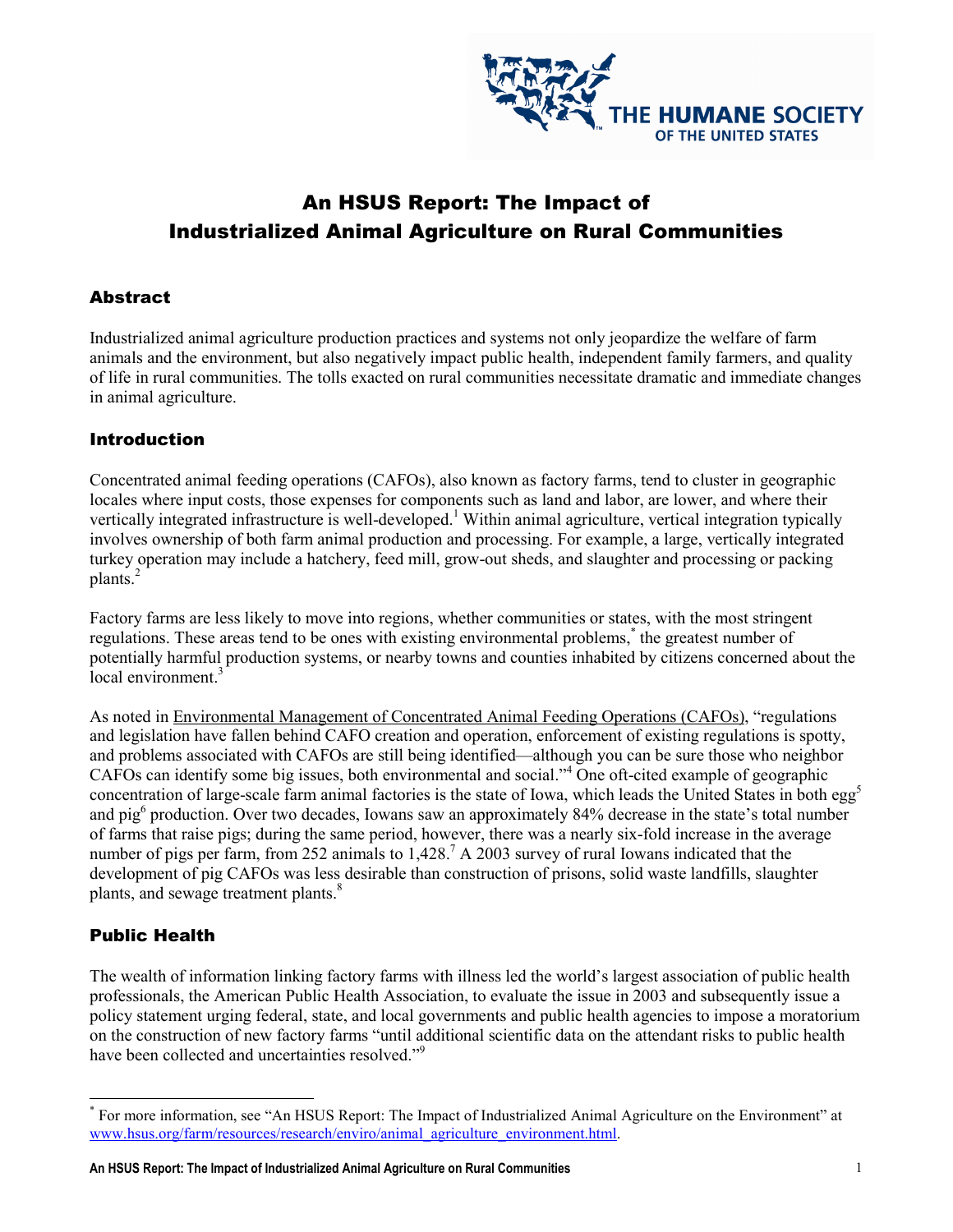Factory farm manure contains a number of byproducts of concern to human health, including heavy metals, pathogen bacteria, and volatile gases.<sup>9</sup> Numerous studies have found such respiratory problems among factory farm workers as chronic bronchitis, occupational asthma, and Organic Dust Toxic Syndrome.<sup>10</sup> Employees of these facilities are not the only ones at risk, however. Studies published in 2006 found that children who attend schools near CAFOs suffer elevated incidences of asthma symptoms,<sup>11,12</sup> and other research has documented the problems factory farms create for the health of those who live close to them. In one study, researchers compared physical health symptoms of residents in three communities in North Carolina—two near factory farms housing either pigs or cattle and one in another rural area without any agricultural operations using liquid waste management systems.<sup>13</sup> Residents near the pig factory farm reported more frequent occurrences of "headache, runny nose, sore throat, excessive coughing, diarrhea, and burning eyes."<sup>13</sup> Another study found that neighbors of a pig factory farm also suffered from respiratory problems, nausea, weakness, and chest tightness.<sup>14</sup>

The way odors affect the moods of individuals living near a pig factory farm has also been investigated, as negative mood can affect immunity.<sup>15</sup> The gaseous emissions from factory farms emanate from the buildings where animals are confined, waste storage systems, and land application of waste,<sup>16</sup> and odors are produced by decomposing feces, spilled feed, and urine.<sup>15</sup> Compared to the control group in the study, individuals living near the factory farm who encountered the odors had "significantly more tension, more depression, more anger, less vigor, more fatigue, and more confusion."<sup>15</sup> Determined a 2002 report released by Iowa State University and the University of Iowa, hydrogen sulfide and ammonia emissions from factory farms can pose a health risk to humans. $16$ 

#### Independent Farmers and Contract Growers

Factory farms have made it increasingly difficult, if not impossible, for independent family farms to survive as competition with large-scale corporate operations is challenging. Many once-independent farmers resort to contractual arrangements with large agribusiness corporations,<sup>17</sup> raising the companies' animals until slaughter. "Contract growing" now makes up much of the factory farming industry, particularly in the pig and poultry sectors.<sup>17</sup> By 1999, contract production accounted for more than 60% of U.S. pig production and 35% of cattle production.<sup>18</sup> Today, poultry production is now almost entirely contract-based.<sup>1</sup>

In such contractual arrangements, the corporations typically supply company-owned animals, feed, and transportation, and the "growers," who likely own the land, construct company-approved buildings, which may require a personal investment of hundreds of thousands of dollars.<sup>19</sup> Contractees are also typically responsible for managing the animals' waste, so the companies may have no financial obligation to control or rectify pollution from these facilities that are set up according to the corporations' own specifications.<sup>20,21</sup>

Robert Taylor, an agricultural economist at Auburn University, has reportedly found that chicken grower contracts are predominantly deceptive. The contract's base pay, for example, may be much higher than the actual pay most contract growers will earn over the life of the agreement, with the contract's proffered net income failing to account for economic depreciation or other costs.<sup>22</sup>

Financial considerations are indeed significant concerns in the contract grower system. A 2001 study commissioned by the U.S. Department of Agriculture and conducted by Farmers' Legal Action Group found that 75% of the contractees surveyed felt that entering broiler chicken production had been a good decision, yet only 35% said they would recommend the same decision to others.<sup>23</sup> According to the United Food and Commercial Workers Union, more than 71% of all contract chicken growers earn below poverty-level wages.<sup>24</sup>

Among sociologists and those who advocate for the rights of contract growers, a great deal of attention is devoted to "the general well-being of contractees (operators) and their families given their asymmetrical relationship in bargaining power with agribusiness firms" and "the bargaining power of external agribusiness is likely to result in a greater of share of risks and costs of production borne by contractees and their families."<sup>25</sup>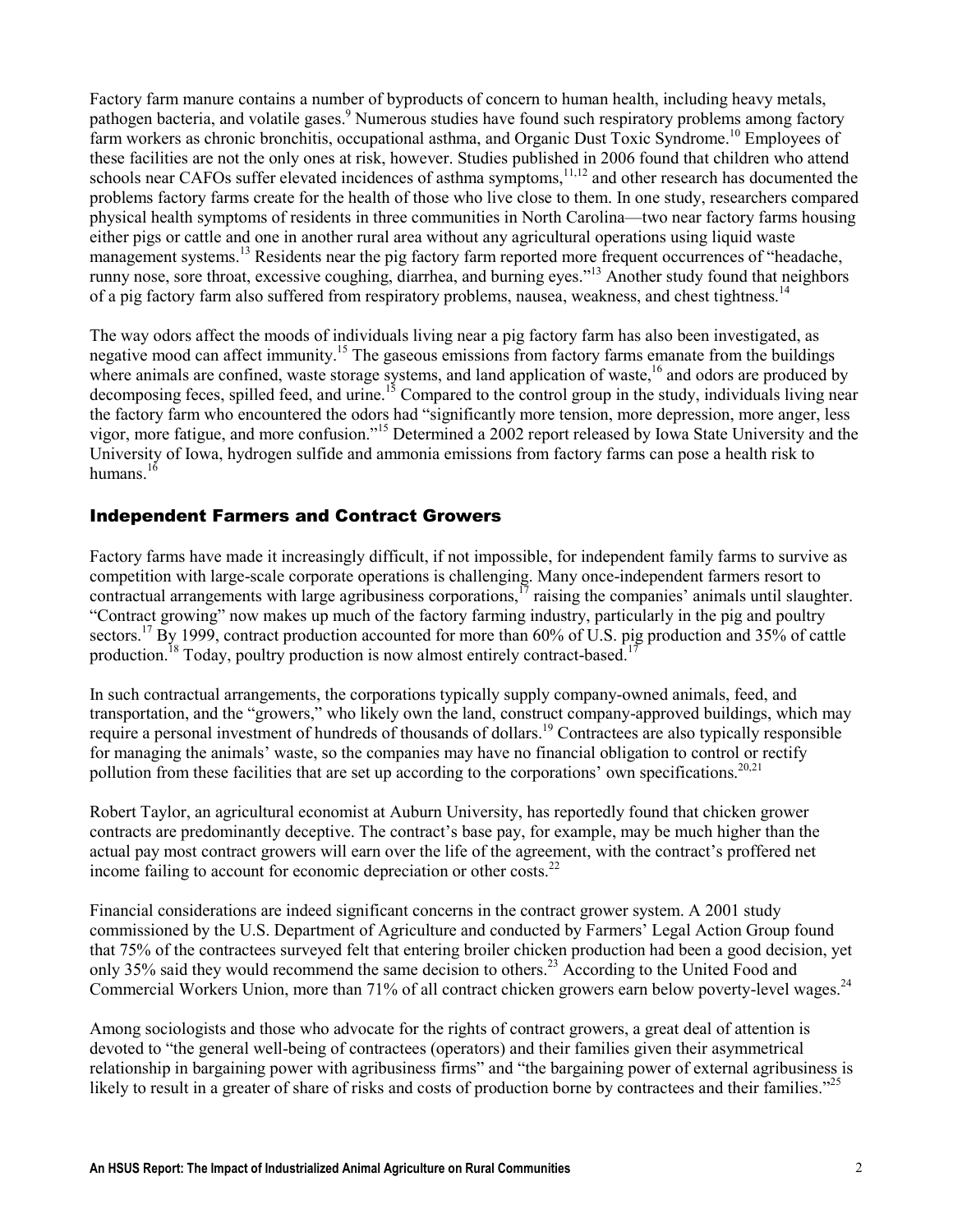For individuals in the community, concern over the decline in independent family farms, coupled with the pressures of reduced quality of life and potential resultant socioeconomic disadvantages when factory farms move in, can contribute to CAFO-related post-traumatic stress disorder symptoms.<sup>26</sup>

# Quality of Life

Studies have shown that property values can decline substantially when residences are in close proximity to a CAFO.27-29 According to an article in the journal of The Appraisal Institute, an international association of professional real estate appraisers, case studies demonstrate that "diminished marketability, loss of use and enjoyment, and loss of exclusivity can result in a diminishment ranging from 50% to nearly 90% of otherwise unimpaired value."<sup>27</sup> Researchers in Pennsylvania have found that neighboring house prices decrease once the total live weight of confined animals exceeds 200,000 pounds.<sup>30</sup>

A study conducted in five counties in North-Central Iowa found that nearby residences downwind of a confinement operation may suffer a 10% drop in property value.<sup>29</sup> Thus, residents of the community may suffer economic harm for the financial benefit of the company that has contracted with an individual to operate the facility.

Studies have also documented the beneficial impacts independent farms can have on communities, as well as the costs that accompany the increase in factory farms. A 1994 University of Missouri study suggested that one "logical strategy for increasing employment in hog production is to support beginning hog farmers who might choose 'low-investment,' pasture production systems…In terms of hog farm employment, ten low-investment units would produce 12,000 feeder pig[s] per year and create 8 full-time positions. A single contract farrowing unit producing about the same number of pigs but [sic] would employ only 2.5 people.<sup>331</sup>

According to a 1996 University of Iowa study, "an important reason for advocating industrial scale hog production is its touted efficiency—it reduces the amount of labor required per unit of production. If intensive industrial swine facilities are indeed more efficient, then the number of jobs will be reduced. Industry cannot have it both ways."<sup>32</sup> The study also found that "[w]here large scale operations are present there are fewer farms and fewer hog farms. In rural areas, where there are fewer small-to-moderate hog operations, there are declines in economic well-being as reflected in increased food stamp usage."<sup>32</sup>

A 2000 Illinois State University study concluded that "[c]ontrary to mainstream positions in the agricultural economics literature, the results reject the hypothesis that large hog farming units contribute to the vitality of local economies. Instead, the several models developed here consistently suggest that large hog farms tend to hinder economic growth in rural communities."<sup>33</sup> A 2007 review article found that "[e]conomic concentration of agricultural operations tends to remove a higher percentage of money from rural communities than when the industry is dominated by smaller farm operations, which tend to circulate money within the community."<sup>17</sup>

## Conclusion

In April 2008, the Pew Commission on Industrial Farm Animal Production released the results of a 2.5-year investigation<sup>34</sup> into the problems associated with today's customary animal agriculture practices and systems. The Commission's 15 expert members focused on the impacts of industrial farm animal production on animal welfare, the environment, public health, and the vitality of rural communities,<sup>20</sup> and determined that industrial farm animal production "often poses unacceptable risks to public health, the environment and the welfare of the animals themselves."<sup>34</sup>

In its chapter entitled "Rural America," the Commission concluded:

Research consistently shows that the social and economic well-being of rural communities benefits from larger numbers of farmers rather than fewer farms that produce increased volumes. In rural communities where fewer, larger farms have replaced smaller, locally owned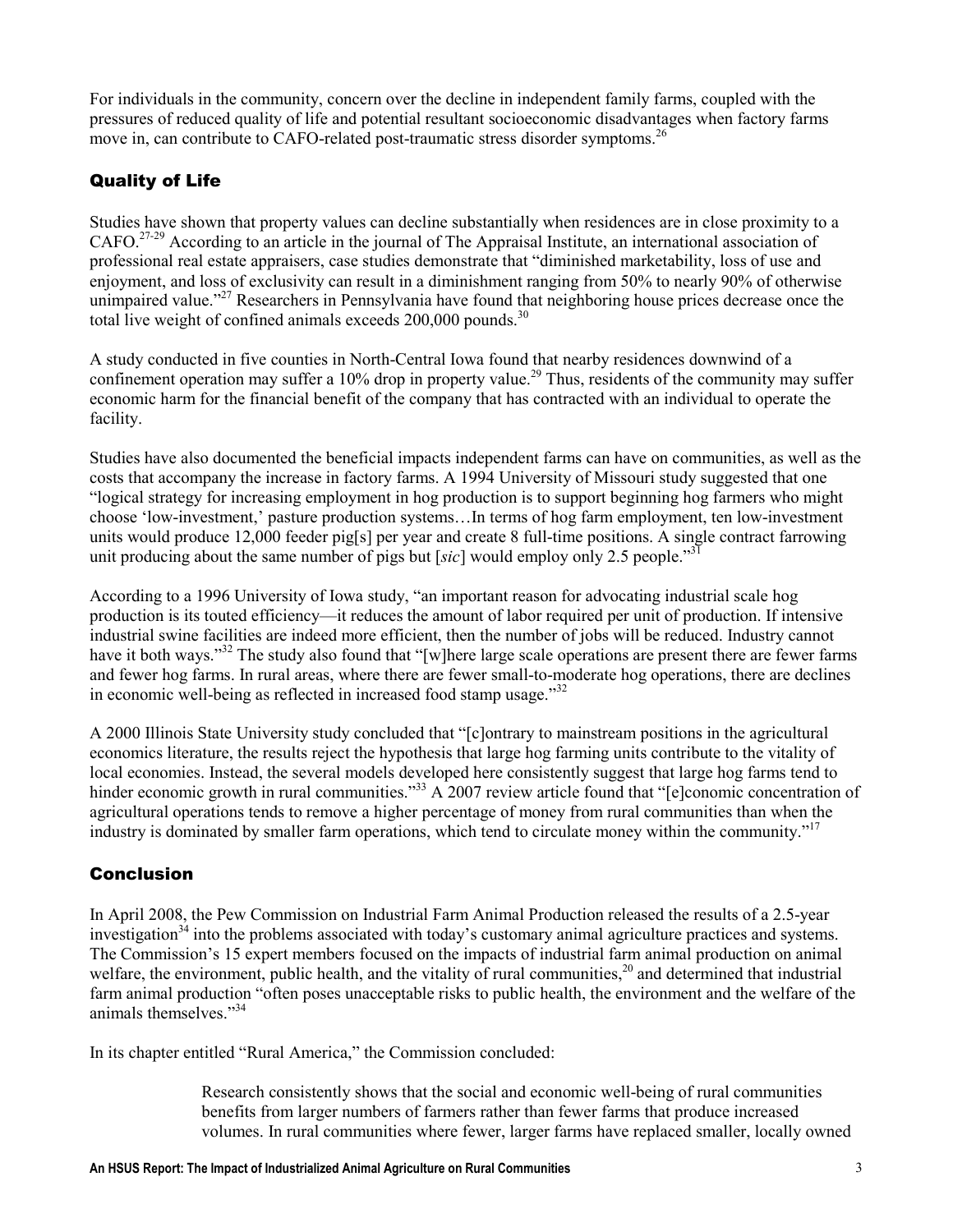farms, residents have experienced lower family income, higher poverty rates, lower retail sales, reduced housing quality, and persistent low wages for farm workers.<sup>34</sup>

Indeed, the billions of animals raised for meat, eggs, and milk in today's industrial animal agribusiness industries are not the only ones who suffer from factory farming. Employees and individuals who live near these facilities are also impacted by today's animal agriculture systems. In addition to impairing water and air quality in surrounding areas, factory farms threaten public health, jeopardize the ability of independent family farms to stay in business, and deteriorate quality of life in rural communities. In this way, communities in which these operations are situated are left to contend with their detrimental impacts for the benefit of agribusiness corporations.

# References

- 1. Herath DP, Weersink AJ, and Carpentier CL. 2005. Spatial and temporal changes in the U.S. hog, dairy, and fed-cattle sectors, 1975-2000. Review of Agricultural Economics 27(1):49-69.
- 2. Harwood J, Heifner R, Coble K, Perry J, and Somwaru A. 1999. Managing risk in farming: concepts, research, and analysis. Agricultural Economics Report No. AER774. U.S. Department of Agriculture Economic Research Service. www.ers.usda.gov/Publications/AER774/. Accessed June 18, 2008.
- 3. Sullivan J, Vasavada U, and Smith M. 2000. Environmental regulation and location of hog production. U.S. Department of Agriculture Economic Research Service. Agricultural Outlook, September, pp. 19-23. http://usda.mannlib.cornell.edu/reports/erssor/economics/ao-bb/2000/ao274.pdf. Accessed June 18, 2008.
- 4. Spellman FR and Whiting NE. 2007. Environmental Management of Concentrated Animal Feeding Operations (CAFOs) (Boca Raton, FL: Taylor & Francis Group, p. 6).
- 5. Iowa Egg Council. 2007. Iowa's egg industry. www.iowaegg.org/iowaeggcouncil.asp?idSection=2&idPage=7. Accessed June 18, 2008.
- 6. Iowa Pork Producers Association. 2006. Iowa's changing swine industry: a look at the past 25 years. www.iowapork.org/newsroom/changing\_industry.html. Accessed June 18, 2008.
- 7. Otto D and Lawrence J. 2000. The Iowa pork industry 2000: trends and economic importance. Iowa State University. www.econ.iastate.edu/research/webpapers/HogIndustryImpact.pdf. Accessed June 18, 2008.
- 8. Korsching P, Lasley P, and Roelfs D. 2004. Iowa rural life survey: 2003 summary report. Iowa State University Extension, p. 6. www.soc.iastate.edu/ext/presentations/publications/tech/PM1960 - Iowa Rural Life Poll.pdf. Accessed June 18, 2008.
- 9. American Public Health Association. 2003. Precautionary moratorium on new concentrated animal feed operations. Policy number 20037. www.apha.org/advocacy/policy/policysearch/default.htm?id=1243. Accessed June 18, 2008.
- 10. Thu K (ed.). 1995. Understanding the impacts of large-scale swine production. In: Proceedings from an Interdisciplinary Scientific Workshop, June 29-30 (Des Moines, IA).
- 11. Mirabelli MC, Wing S, Marshall SW, and Wilcosky TC. 2006. Asthma symptoms among adolescents who attend public schools that are located near confined swine feeding operations. Pediatrics 118(1):e66-75.
- 12. Sigurdarson ST and Kline JN. 2006. School proximity to concentrated animal feeding operations and prevalence of asthma in students. Chest 129(6):1486-91.
- 13. Wing S and Wolf S. 2000. Intensive livestock operations, health, and quality of life among eastern North Carolina residents. Environmental Health Perspectives 108(3):233-8. www.ehponline.org/members/2000/108p233-238wing/108p233.pdf. Accessed June 18, 2008.
- 14. Thu K, Donham K, Ziegenhorn R, et al. 1997. A control study of the physical and mental health of residents living near a large-scale swine operation. Journal of Agricultural Safety and Health 3(1):13-26.
- 15. Schiffman SS, Sattely Miller EA, Suggs MS, and Graham BG. 1995. The effect of environmental odors emanating from commercial swine operations on the mood of nearby residents. Brain Research Bulletin 37(4):369-75.
- 16. Iowa State University and the University of Iowa Study Group. 2002. Iowa concentrated animal feeding operations air quality study, final report.
- 17. Donham KJ, Wing S, Osterberg D, et al. 2007. Community health and socioeconomic issues surrounding concentrated animal feeding operations. Environmental Health Perspectives 115(2):317-20.